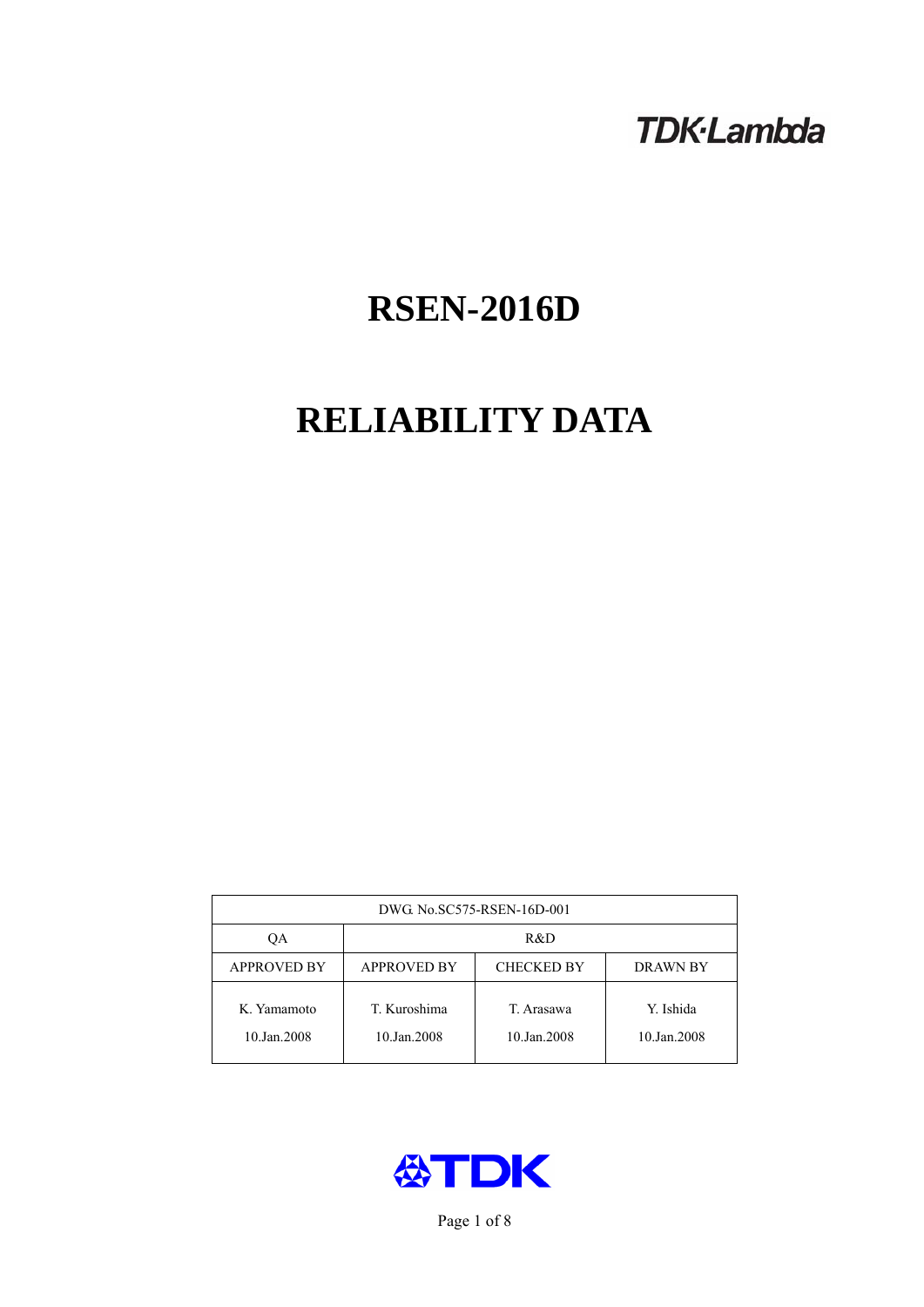#### **RSEN-2016D**

## **I N D E X**

|                                     | Page   |
|-------------------------------------|--------|
| 1. Calculated Values of MTBF        | Page-3 |
| 2. Vibration Test                   | Page-4 |
| 3. Heat Cycle Test                  | Page-5 |
| 4. Humidity Test                    | Page-6 |
| 5. High Temperature Resistance Test | Page-7 |
| 6. Low Temperature Storage Test     | Page-8 |

The following data are typical values. As all units have nearly the same characteristics, the data to be considered as ability values.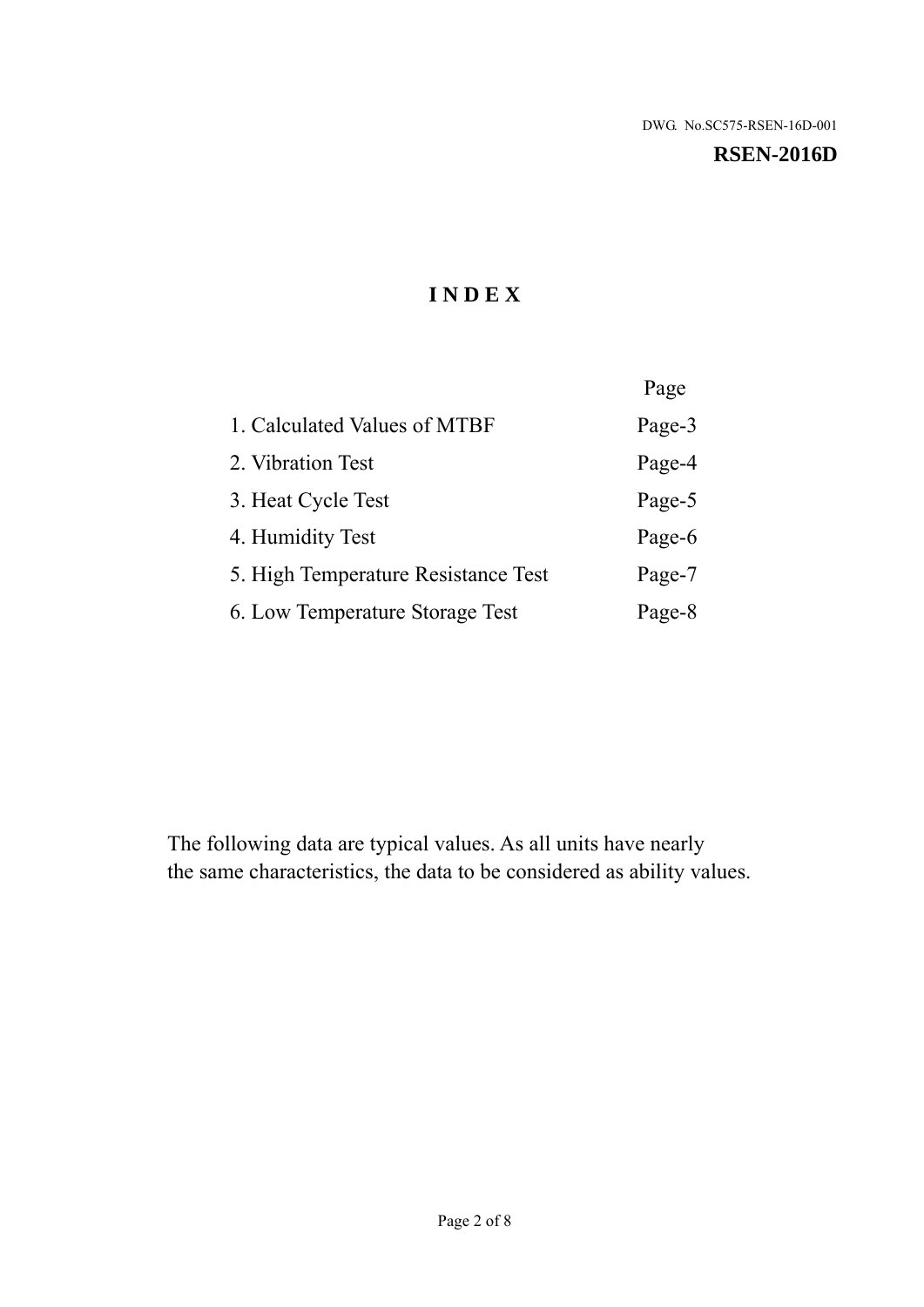#### **RSEN-2016D**

1. Calculated values of MTBF

MODEL : RSEN-2016D

(1) Calculating Method

 Calculated based on parts stress reliability projection of MIL-HDBK-217F NOTICE2.

Individual failure rates  $\lambda$  G is given to each part and MTBF is calculated by the count of each part.

$$
MTBF = \frac{1}{\lambda_{\text{equip}}} = \frac{1}{\sum_{i=1}^{n} N_i (\lambda_G \pi_Q)_i} \times 10^6 \text{ (hours)}
$$

| : Total equipment failure rate (Failure / $10^6$ Hours)                   |
|---------------------------------------------------------------------------|
| : Generic failure rate for the $\hbar$ generic part                       |
| (Failure/ $10^6$ Hours)                                                   |
| : Quantity of <i>i</i> th generic part                                    |
| : Number of different generic part categories                             |
| : Generic quality factor for the <i>i</i> th generic part ( $\pi Q = 1$ ) |
|                                                                           |

- (2) MTBF Values
	- GF : Ground, Fixed

 $MTBF = 6,914,673$  (Hours)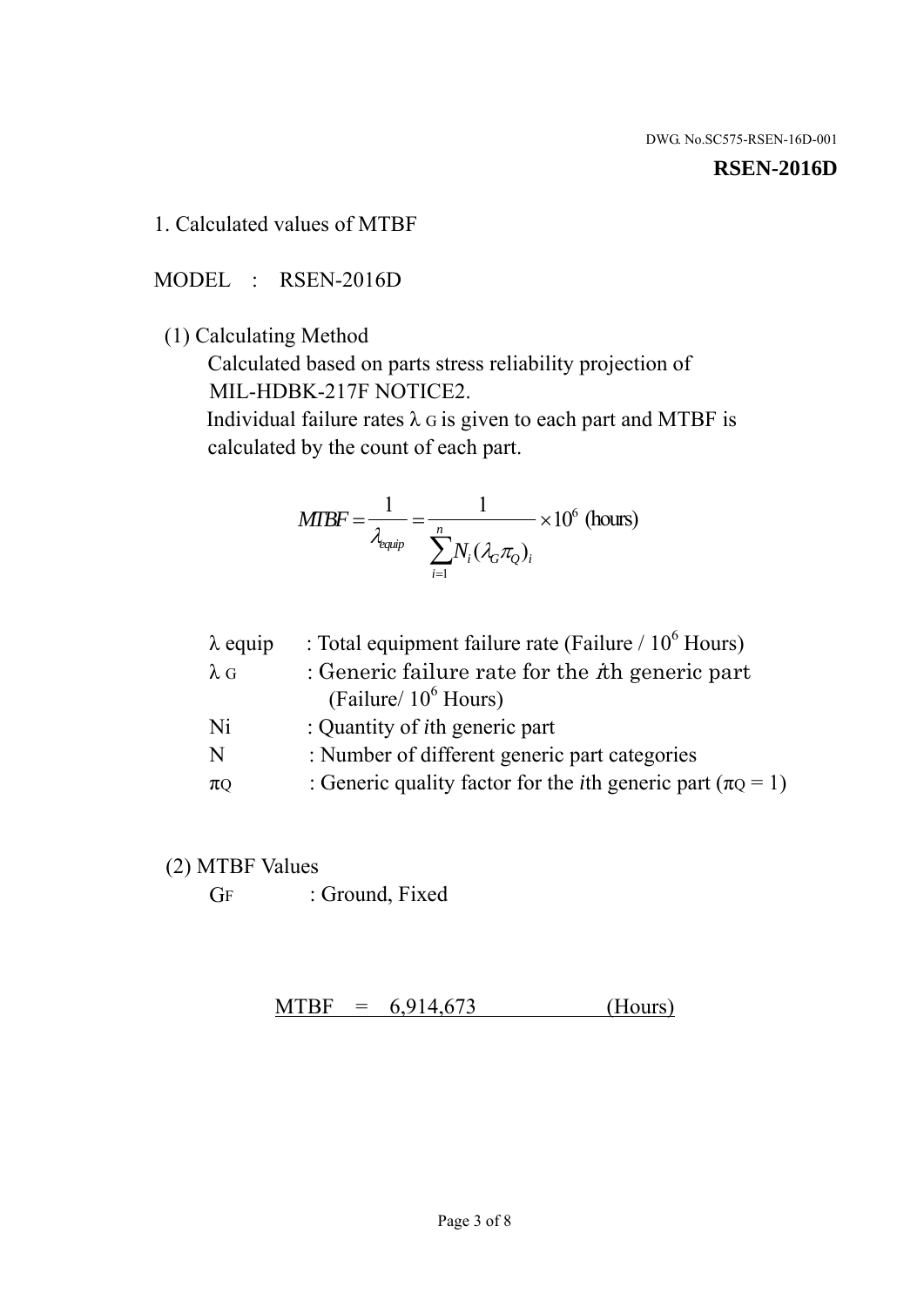#### **RSEN-2016D**

2. Vibration Test

### MODEL : RSEN-2016D (Representation Product : RSEN-2030D)

- (1) Vibration Test Class Frequency Variable Endurance Test
- (2) Equipment Used Controller VS-1000-6, Vibrator 905-FN ( IMV CORP.)
- (3) The Number of D.U.T. (Device Under Test) 5 units
- (4) Test Condition
	- · Frequency : 10~55Hz
	- $\cdot$  Acceleration : 9.8m/s<sup>2</sup>, Sweep for 1 min.
	- · Dimension and times : X, Y and Z directions for 1 hour each.

## (5) Test Method

Fix the D.U.T. on the fitting-stage

## (6) Test Results

PASS

#### Typical Sample Data

| . .                                |                                 |                   |                     |                     |
|------------------------------------|---------------------------------|-------------------|---------------------|---------------------|
| Check item                         | Spec.                           |                   | <b>Before Test</b>  | After Test          |
| Attenuation (dB)                   | Differential Mode: 25dBmin.     | $0.4$ MHz         | 38.80               | 39.10               |
|                                    |                                 | 30 MHz            | 56.51               | 55.42               |
|                                    | Common Mode: 25dBmin.           | 2 MHz             | 36.23               | 36.01               |
|                                    |                                 | 30 MHz            | 37.14               | 36.63               |
| Leakage Current (mA)               | $1mA$ max. $(250V, 60Hz)$       | Line1             | 0.41                | 0.40                |
|                                    |                                 | Line <sub>2</sub> | 0.41                | 0.40                |
| DC Resistance $(m\Omega)$          | 6m $\Omega$ max.                |                   | 3.62                | 3.60                |
| <b>Test Voltage</b>                | $L-L: 1768Vdc$ 60s.             |                   | OK                  |                     |
|                                    | $L-E: 2500$ Vac 60s.            |                   |                     | OK.                 |
| Isolation Resistance ( $M\Omega$ ) | $100M \Omega$ min. (500Vdc 60s) |                   | $4.0 \times 10^{6}$ | $4.0 \times 10^{6}$ |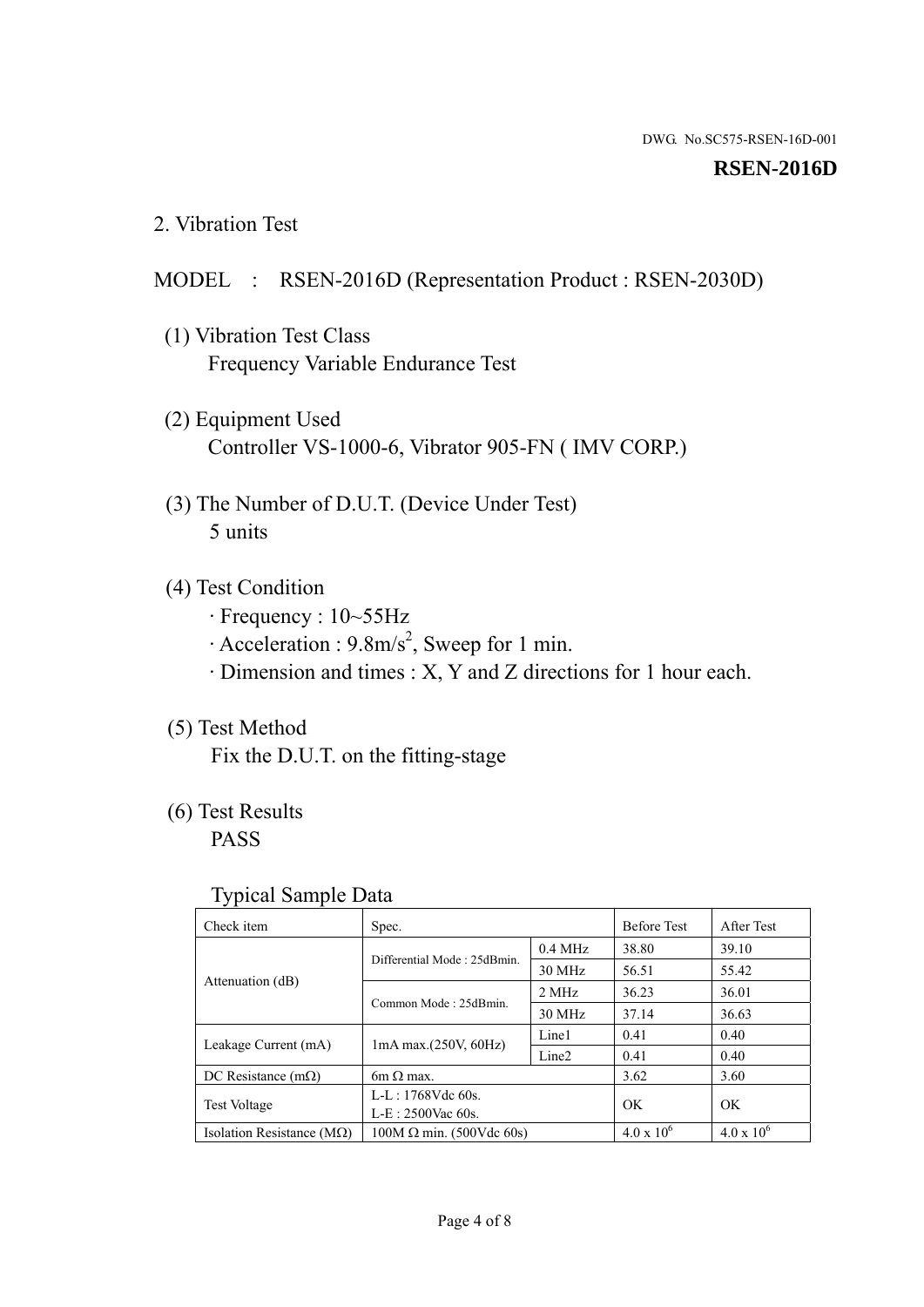1 cycle

3min.

30min.

3. Heat Cycle Test

## MODEL : RSEN-2016D (Representation Product : RSEN-2030)

- (1) Equipment Used TEMPERATURE CHAMBER TSA-71H-W (ESPEC CORP.)
- (2) The Number of D.U.T. (Device Under Test) 5 units
- (3) Test Conditions
	- · Ambient Temperature : -25~+85°C · Test Cycles : 100cycles
- (4) Test Method



+85°C

 the D.U.T. in the testing chamber. Then test it in the above cycles, After the test is completed leave it for 1 hour at room temperature and check it if there is no abnormal each characteristics.

(5) Test Results

PASS

| <b>Typical Sample Data</b> |  |
|----------------------------|--|
|                            |  |

| Check item                    | Spec.                           |                   | <b>Before Test</b> | After Test        |
|-------------------------------|---------------------------------|-------------------|--------------------|-------------------|
|                               |                                 | $0.4$ MHz         | 40.06              | 40.06             |
|                               | Differential Mode: 25dBmin.     | 30 MHz            | 55.64              | 57.12             |
| Attenuation (dB)              | Common Mode: 25dBmin.           | 2 MHz             | 35.40              | 36.74             |
|                               |                                 | 30 MHz            | 37.70              | 37.36             |
| Leakage Current (mA)          | $1mA$ max. $(250V, 60Hz)$       | Line1             | 0.41               | 0.49              |
|                               |                                 | Line <sub>2</sub> | 0.42               | 0.48              |
| DC Resistance $(m\Omega)$     | $6m \Omega$ max.                |                   | 3.48               | 3.22              |
| <b>Test Voltage</b>           | L-L: $1768V$ de $60s$ .         |                   | OK                 | OK                |
|                               | $L-E: 2500$ Vac 60s.            |                   |                    |                   |
| Isolation Resistance ( $MQ$ ) | $100M \Omega$ min. (500Vdc 60s) |                   | $9.5 \times 10^5$  | $9.4 \times 10^5$ |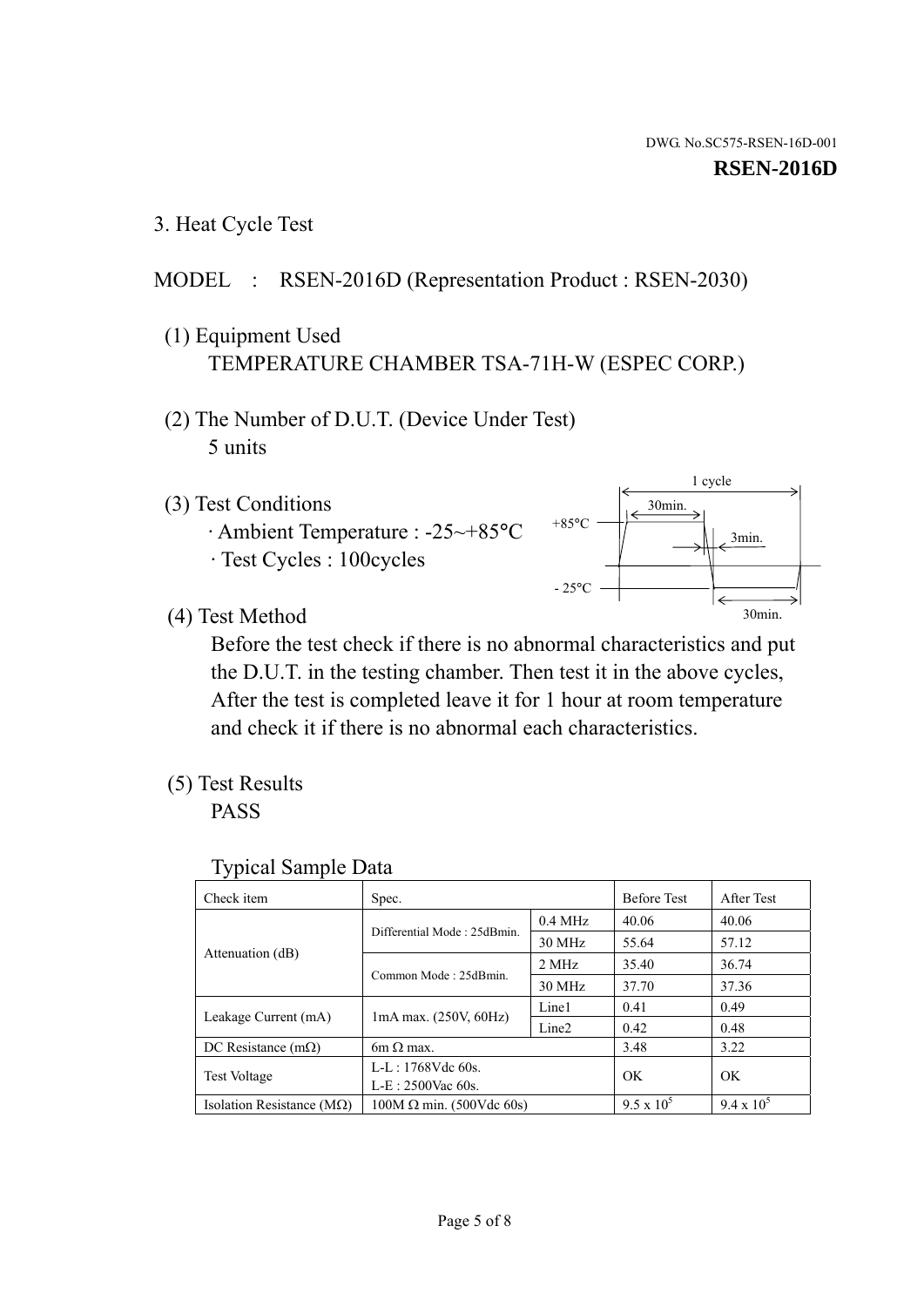4. Humidity Test

## MODEL : RSEN-2016D (Representation Product : RSEN-2030)

- (1) Equipment Used TEMP. & HUMID. CHAMBER PR-4KT (ESPEC CORP.)
- (2) The Number of D.U.T. (Device Under Test) 5 units

## (3) Test Conditions

- · Ambient Temperature : +40°C
- · Test Time : 500 hours
- · Ambient Humidity : 90~95% RH No Dewdrop

## (4) Test Method

 Before the test check if there is no abnormal characteristics and put the D.U.T. in the testing chamber. Then test it in the above conditions. After the test is completed leave it for 1 hour at room temperature and check it if there is no abnormal each characteristics.

## (5) Test Results

PASS

| . .                                |                                 |                   |                     |                     |
|------------------------------------|---------------------------------|-------------------|---------------------|---------------------|
| Check item                         | Spec.                           |                   | <b>Before Test</b>  | After Test          |
|                                    | Differential Mode: 25dBmin.     | $0.4$ MHz         | 40.92               | 39.42               |
|                                    |                                 | 30 MHz            | 57.38               | 55.62               |
| Attenuation (dB)                   | Common Mode: 25dBmin.           | 2 MHz             | 36.16               | 36.22               |
|                                    |                                 | 30 MHz            | 37.34               | 37.92               |
| Leakage Current (mA)               | $1mA$ max. $(250V, 60Hz)$       | Line1             | 0.42                | 0.41                |
|                                    |                                 | Line <sub>2</sub> | 0.42                | 0.43                |
| DC Resistance $(m\Omega)$          | $6m \Omega$ max.                |                   | 3.62                | 3.58                |
| <b>Test Voltage</b>                | $L-L: 1768Vdc$ 60s.             |                   | OK                  | OK                  |
|                                    | $L-E$ : 2500Vac 60s.            |                   |                     |                     |
| Isolation Resistance ( $M\Omega$ ) | $100M \Omega$ min. (500Vdc 60s) |                   | $3.6 \times 10^{6}$ | $4.5 \times 10^{6}$ |

#### Typical Sample Data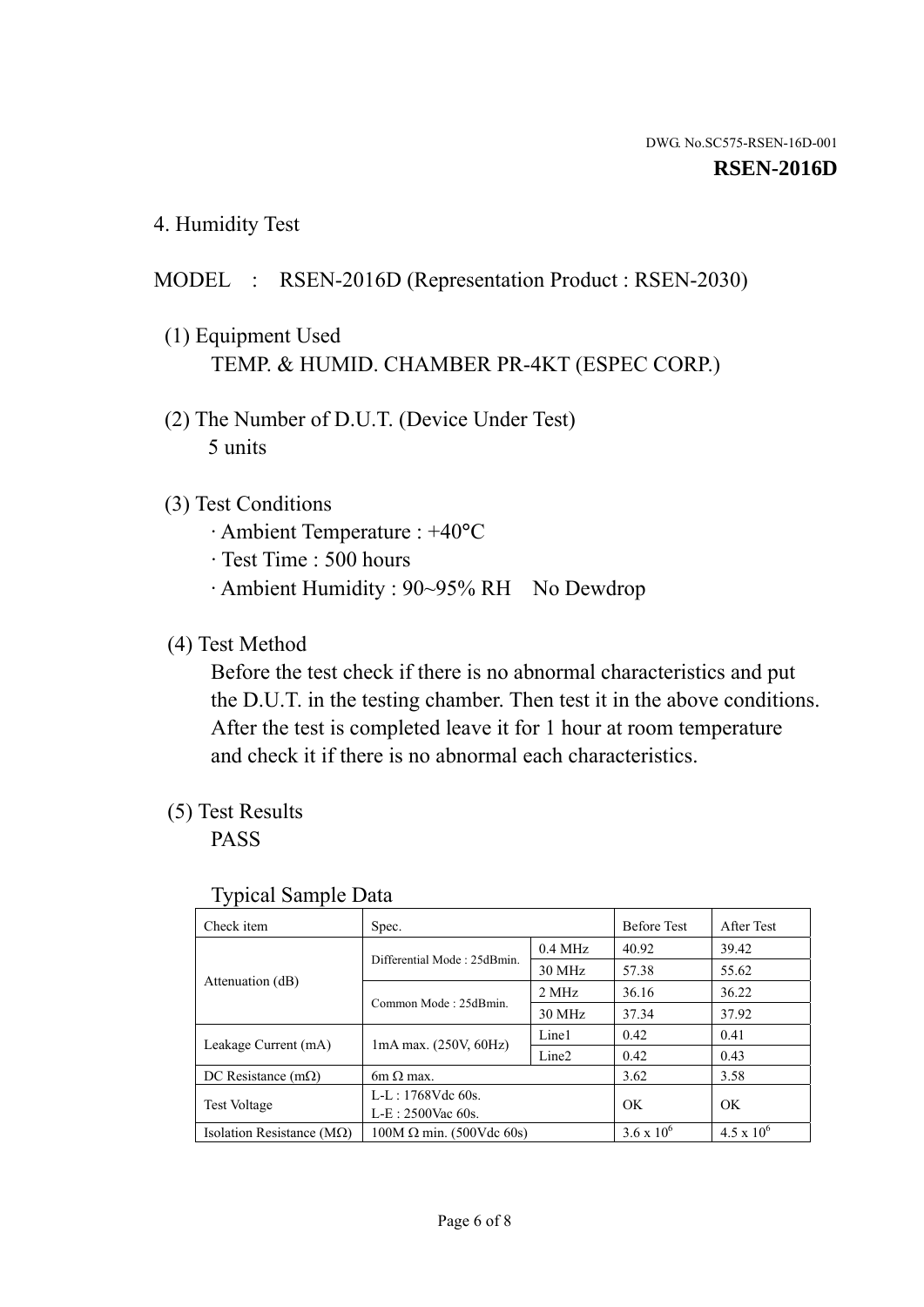5. High Temperature Resistance Test

## MODEL : RSEN-2016D (Representation Product : RSEN-2060)

- (1) Equipment Used TEMPERATURE CHAMBER PHH-300 ( ESPEC CORP.)
- (2) The Number of D.U.T. (Device Under Test) 5 units
- (3) Test Conditions
	- · Ambient Temperature : +55°C
	- · Test Time : 500 hours
	- · Operating : DC 60A
- (4) Test Method

 Before the test check if there is no abnormal characteristics and put the D.U.T. in the testing chamber. Then test it in the above conditions. After the test is completed leave it for 1 hour at room temperature and check it if there is no abnormal each characteristics.

(5) Test Results

PASS

| J 1                                |                                 |                   |                     |                     |
|------------------------------------|---------------------------------|-------------------|---------------------|---------------------|
| Check item                         | Spec.                           |                   | <b>Before Test</b>  | After Test          |
|                                    | Differential Mode: 25dBmin.     | $0.2$ MHz         | 57.86               | 58.52               |
|                                    |                                 | 30 MHz            | 52.04               | 51.94               |
| Attenuation (dB)                   | Common Mode: 25dBmin.           | 2 MHz             | 35.90               | 36.04               |
|                                    |                                 | 30 MHz            | 26.60               | 27.62               |
| Leakage Current (mA)               | $1mA$ max. $(250V, 60Hz)$       | Line1             | 0.45                | 0.46                |
|                                    |                                 | Line <sub>2</sub> | 0.46                | 0.46                |
| DC Resistance $(m\Omega)$          | $3m \Omega$ max.                |                   | 2.22                | 2.24                |
| <b>Test Voltage</b>                | $L-L: 1768Vdc$ 60s.             |                   | OK                  | OK                  |
|                                    | $L-E: 2500$ Vac 60s.            |                   |                     |                     |
| Isolation Resistance ( $M\Omega$ ) | $100M \Omega$ min. (500Vdc 60s) |                   | $4.1 \times 10^{6}$ | $4.6 \times 10^{6}$ |

#### Typical Sample Data